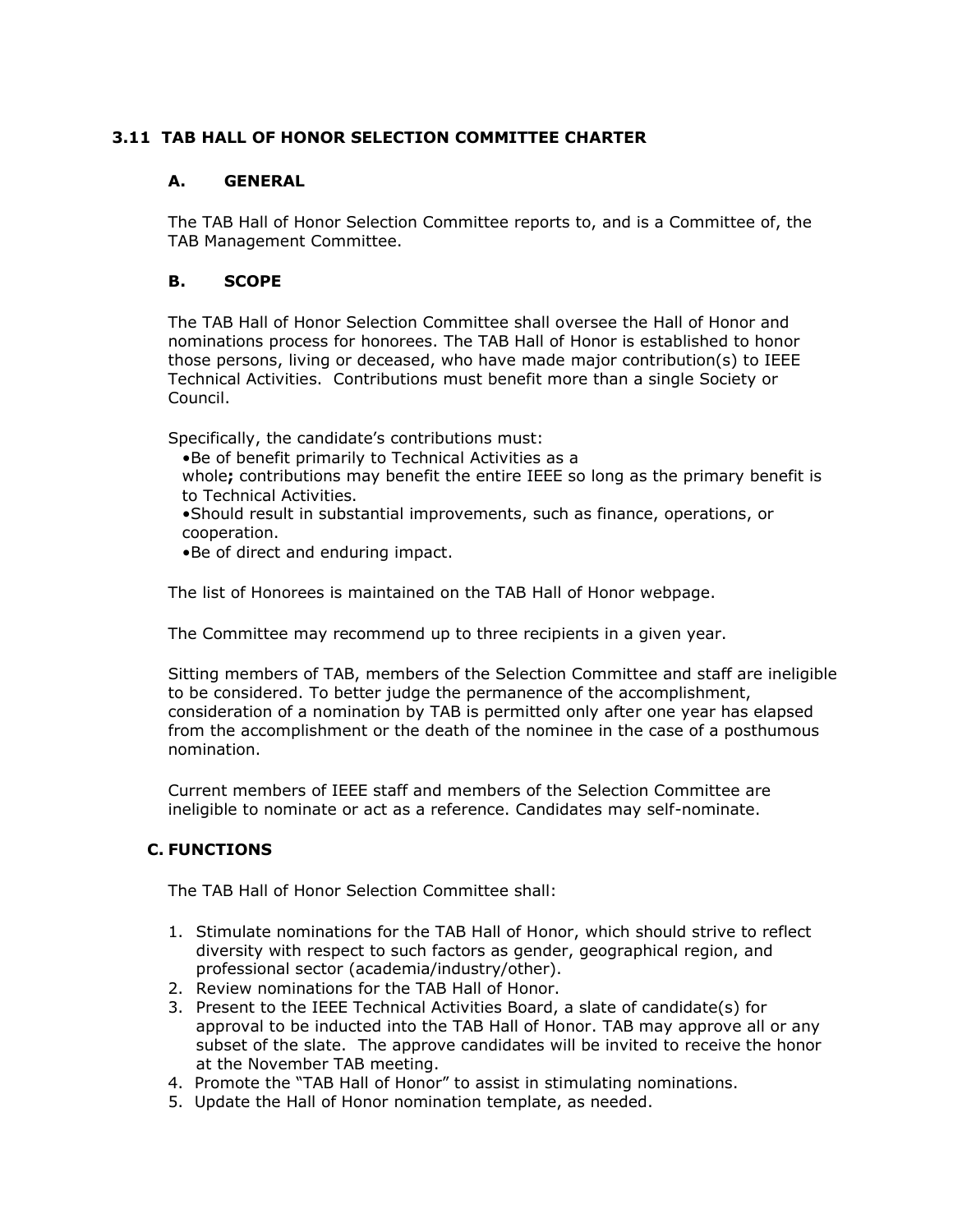# **D. COMPOSITION**

The TAB Hall of Honor Selection Committee shall consist of at least six (6) and not more than (9) voting members. There are no non-voting members.

# **E. MEMBERSHIP REQUIREMENTS**

- 1. Members of the Committee shall be IEEE members holding a grade of Graduate Student Member, Member, Senior Member or Fellow grade, and shall be present or past voting members of TAB.
- 2. Diversity of Committee members with respect to such factors as gender, geographical region, and professional sector (academia/industry/other) is strongly encouraged. The Committee membership should strive to reflect the diversity of the IEEE membership.

## **F. APPOINTMENTS AND TERMS OF OFFICE**

1. The Committee Chair, appointed by the membership of the committee from among the membership of the committee, shall serve a one-year term, with reappointment permissible for a maximum tenure of three years.

2. The Chair may appoint a Vice-Chair from among the voting members of the Committee.

3. Selection Committee members serve a three year term. Terms are staggered, with a minimum of two members appointed each year by the Vice President, Technical Activities of that year. Reappointment is permissible for a maximum tenure of six (6) years.

## **G. VACANCIES**

If a vacancy occurs, the current VP Technical Activities shall appoint a replacement for the remainder of that term. Partial terms thus served shall not count against the maximum service defined above.

### **H. COMMITTEES REPORTING TO THE TAB HALL OF HONOR SELECTION COMMITTEE**

### 1. Committees

There are no Committees reporting to the TAB Hall of Honor Selection Committee.

### 2. Ad Hoc Committees

The Selection Committee can create an Ad Hoc Committee to address a specific issue. The scope, membership, source of funding, and expected duration of each such Ad Hoc Committee shall be specified at the time of appointment.

The activities of an Ad Hoc Committee are expected to be completed by the end of the calendar year of the Committee's formation, at which time the Ad Hoc Committee shall terminate. Ad Hoc Committee term extensions in increments of one calendar year or less may be made by the Selection Committee, the Vice President-Technical Activities, or Vice President-Elect, Technical Activities, as needed.